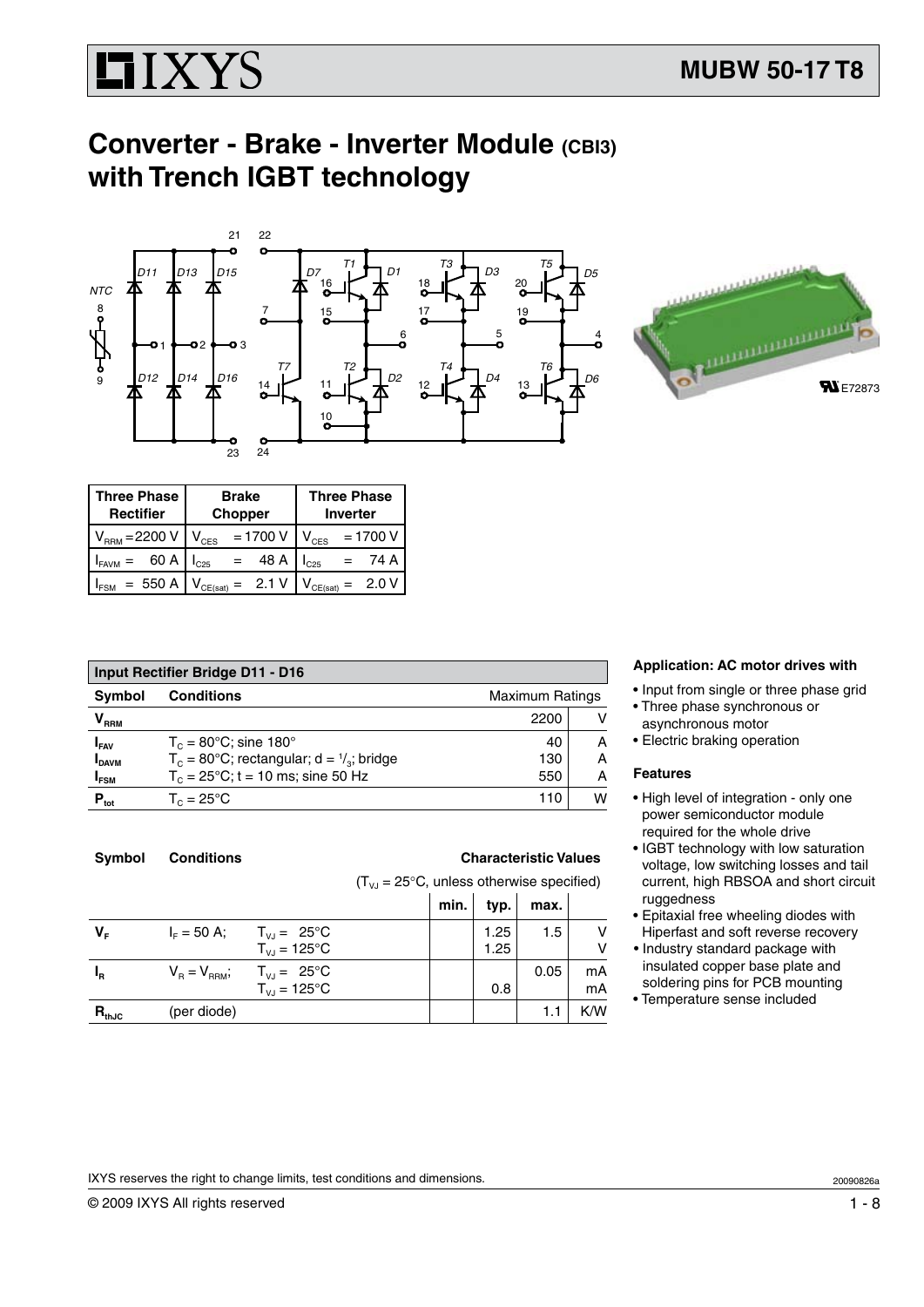

| <b>Output Inverter T1 - T6</b> |                                             |      |   |  |  |
|--------------------------------|---------------------------------------------|------|---|--|--|
| Symbol                         | <b>Conditions</b><br><b>Maximum Ratings</b> |      |   |  |  |
| $V_{\text{CES}}$               | $T_{V1} = 25^{\circ}C$ to 150°C             | 1700 |   |  |  |
| $V_{\text{GES}}$               | Continuous                                  | ± 20 |   |  |  |
| $I_{C25}$                      | $T_c = 25^{\circ}$ C                        | 74   | А |  |  |
| $I_{C80}$                      | $T_c = 80^{\circ}$ C                        | 53   | А |  |  |
| $I_{\text{CM}}$                | $T_c = 80^{\circ}$ C; t <sub>o</sub> = 1 ms | 100  | А |  |  |
| $P_{\text{tot}}$               | $T_c = 25^{\circ}$ C                        | 290  | W |  |  |

# **Symbol Conditions Characteristic Values**

 $(T_{\nu J} = 25^{\circ}C$ , unless otherwise specified) **min. typ. max.**

|                                                                                           |                                                                                                                               |                                             |   | יין ני                              |                                    |                                  |
|-------------------------------------------------------------------------------------------|-------------------------------------------------------------------------------------------------------------------------------|---------------------------------------------|---|-------------------------------------|------------------------------------|----------------------------------|
| $\mathbf{V}_{\text{CE(sat)}}$                                                             | $I_c = 50$ A; $V_{GE} = 15$ V                                                                                                 | $T_{VJ} = 25^{\circ}C$<br>$T_{VJ} = 125$ °C |   | 2.0<br>2.4                          | 2.4                                | v<br>v                           |
| $V_{GE(\underline{th})}$                                                                  | $I_{C} = 2$ mA; $V_{GE} = V_{CE}$                                                                                             |                                             | 5 |                                     | 6.5                                | $\vee$                           |
| $I_{\text{CES}}$                                                                          | $V_{CF} = V_{CFS}$ ; $V_{GF} = 0 V$                                                                                           | $T_{VJ} = 25^{\circ}C$<br>$T_{VJ} = 125$ °C |   | 1.0                                 | 0.4                                | mA<br>mA                         |
| $I_{\texttt{GES}}$                                                                        | $V_{CF} = 0 V$ ; $V_{GF} = \pm 20 V$                                                                                          |                                             |   |                                     | 400                                | nA                               |
| $\mathbf{C}_{\mathrm{ies}}$                                                               | $V_{CE}$ = 25 V; $V_{GE}$ = 0 V; f = 1 MHz                                                                                    |                                             |   | 4.4                                 |                                    | nF                               |
| $\mathbf{Q}_\text{Gon}$                                                                   | $V_{CE}$ = 900 V; $V_{GE}$ = 15 V; $I_C$ = 75 A                                                                               |                                             |   | 600                                 |                                    | nС                               |
| $t_{d(on)}$<br>t,<br>$t_{d(\text{off})}$<br>t,<br>$E_{on}$<br>$\mathsf{E}_{\mathsf{off}}$ | Inductive load, $T_{VJ} = 125^{\circ}C$<br>$V_{CF}$ = 900 V; $I_C$ = 50 A<br>$V_{GE} = \pm 15 \text{ V}; R_{G} = 8 \Omega$    |                                             |   | 250<br>50<br>500<br>480<br>11<br>12 |                                    | ns<br>ns<br>ns<br>ns<br>mJ<br>mJ |
| <b>RBSOA</b>                                                                              | $I_{C} = I_{CM}$ ; $V_{GE} = 15$ V<br>$R_{G} = 27 \Omega$ ; T <sub>vJ</sub> = 125°C                                           |                                             |   |                                     | $V_{CEK} \leq V_{CES} - L_S$ di/dt | v                                |
| $t_{\rm sc}$<br>(SCSOA)                                                                   | $V_{CE}$ = 1000 V; $V_{GE}$ = ±15 V; R <sub>G</sub> = 27 $\Omega$<br>$t_P \le 10$ µs; non-repetitive; $T_{VJ} = 125^{\circ}C$ |                                             |   | 10                                  |                                    | μs                               |
| $R_{thJC}$                                                                                |                                                                                                                               |                                             |   |                                     | 0.43                               | K/W                              |

| <b>Equivalent Circuits for Simulation</b>                      |
|----------------------------------------------------------------|
| Conduction                                                     |
| T                                                              |
| <b>IGBT</b> (typ. at $V_{GE} = 15 V$ ; T <sub>J</sub> = 125°C) |
| T1-T6                                                          |
| $V_0 = 1.0$ V; $R_0 = 25$ m $\Omega$                           |
| T <sub>7</sub>                                                 |
| $V_0 = 1.0$ V; $R_0 = 28$ m $\Omega$                           |
| <b>Diode</b> (typ. at $Tj = 125^{\circ}C$ )                    |
| D1-D6                                                          |
| $V_0 = 1.35$ V; $R_0 = 15$ m $\Omega$                          |
| D7                                                             |
| $V_0 = 1.65$ V; $R_0 = 37$ m $\Omega$                          |
| D11-D16                                                        |
| $V_0 = 0.83$ V; $R_0 = 4.1$ m $\Omega$                         |

| Output Inverter D1 - D6 |                      |                        |   |  |
|-------------------------|----------------------|------------------------|---|--|
| <b>Symbol</b>           | <b>Conditions</b>    | <b>Maximum Ratings</b> |   |  |
| $I_{F25}$               | $T_c = 25^{\circ}$ C | 56                     | А |  |
| <sup>1</sup> F80        | $T_c = 80^{\circ}$ C | 39                     | А |  |

| <b>Symbol</b>                                      | <b>Conditions</b>                                        | <b>Characteristic Values</b> |      |      |     |
|----------------------------------------------------|----------------------------------------------------------|------------------------------|------|------|-----|
|                                                    |                                                          | min.                         | typ. | max. |     |
| $V_{\rm F}$                                        | $I_{E} = 50 A$ ;<br>$T_{VJ} = 25^{\circ}C$               |                              | 2.0  | 2.4  | v   |
|                                                    | $T_{V1} = 125$ °C                                        |                              | 2.0  |      | v   |
| $I_{\rm RM}$                                       |                                                          |                              | 80   |      | A   |
| $Q_{rr}$                                           | $I_F = 50$ A; di <sub>F</sub> /dt = -1200 A/µs;          |                              | 20   |      | μC  |
| $\frac{\mathbf{t}_{\rm rr}}{\mathbf{E}_{\rm rec}}$ | $T_{V,1} = 125^{\circ}$ C; $V_B = 900$ V; $V_{GF} = 0$ V |                              | 650  |      | ns  |
|                                                    |                                                          |                              | 9    |      | mJ  |
| $R_{thJC}$                                         | (per diode)                                              |                              |      | 0.65 | K/W |

IXYS reserves the right to change limits, test conditions and dimensions.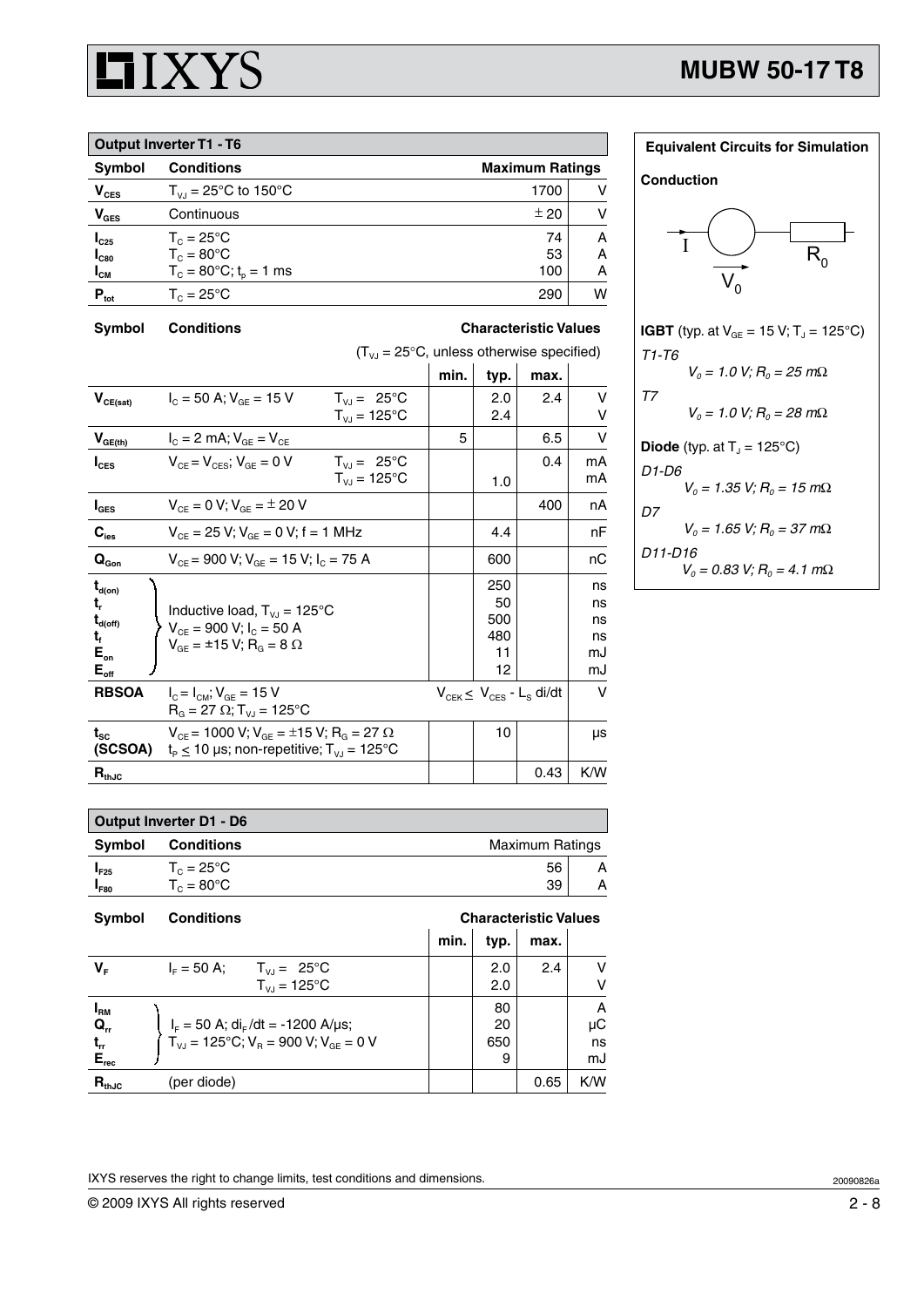

| <b>Brake Chopper T7</b> |                                             |      |   |  |  |
|-------------------------|---------------------------------------------|------|---|--|--|
| <b>Symbol</b>           | <b>Conditions</b><br><b>Maximum Ratings</b> |      |   |  |  |
| $V_{CES}$               | $T_{VJ}$ = 25°C to 150°C                    | 1700 | v |  |  |
| $V_{\text{GES}}$        | Continuous                                  | ± 20 | v |  |  |
| $I_{C25}$               | $T_c = 25^{\circ}$ C                        | 48   | A |  |  |
| $I_{C80}$               | $T_c = 80^{\circ}$ C                        | 34   | Α |  |  |
| $I_{CM}$                | $T_c = 80^{\circ}C$ ; $t_p = 1$ ms          | 60   | A |  |  |
| $P_{\text{tot}}$        | $T_c = 25^{\circ}$ C                        | 200  | w |  |  |

**Symbol Conditions Characteristic Values**

 $(T_{\nu J} = 25^{\circ}C$ , unless otherwise specified)

|                                                                                         |                                                                                                                                           |                                             | min. | typ.                              | max.                                       |                                  |
|-----------------------------------------------------------------------------------------|-------------------------------------------------------------------------------------------------------------------------------------------|---------------------------------------------|------|-----------------------------------|--------------------------------------------|----------------------------------|
| $V_{CE(sat)}$                                                                           | $I_c = 30$ A; $V_{cF} = 15$ V                                                                                                             | $T_{V1} = 25^{\circ}C$<br>$T_{VJ} = 125$ °C |      | 1.9<br>2.1                        | 2.2                                        | v<br>v                           |
| $V_{GE(th)}$                                                                            | $I_{C} = 2 \text{ mA}$ ; $V_{GF} = V_{CF}$                                                                                                |                                             | 5    |                                   | 6.5                                        | v                                |
| $I_{\text{CES}}$                                                                        | $V_{CF} = V_{CF}$ ; $V_{GF} = 0 V$                                                                                                        | $T_{V1} = 25^{\circ}C$<br>$T_{VJ} = 125$ °C |      | 0.6                               | 0.3                                        | mA<br>mA                         |
| $I_{\texttt{GES}}$                                                                      | $V_{CF} = 0 V$ ; $V_{GF} = \pm 20 V$                                                                                                      |                                             |      |                                   | 400                                        | nA                               |
| $C_{\text{iss}}$                                                                        | $V_{CF}$ = 25 V; $V_{GF}$ = 0 V; f = 1 MHz                                                                                                |                                             |      | 4.4                               |                                            | nF                               |
| $\mathbf{Q}_{\text{Gon}}$                                                               | $V_{CF}$ = 900 V; $V_{GF}$ = 15 V; $I_C$ = 30 A                                                                                           |                                             |      | 600                               |                                            | nС                               |
| $t_{d(on)}$<br>t,<br>$\mathbf{t}_{\text{d(off)}}$<br>t,<br>$E_{\text{off}}$<br>$E_{on}$ | Inductive load, $T_{VJ} = 125^{\circ}C$<br>$V_{CF}$ = 900 V; $I_C$ = 30 A<br>$V_{\text{CF}} = \pm 15 \text{ V}; R_{\text{G}} = 27 \Omega$ |                                             |      | 165<br>40<br>700<br>400<br>7<br>6 |                                            | ns<br>ns<br>ns<br>ns<br>mJ<br>mJ |
| <b>RBSOA</b>                                                                            | $I_{\odot} = I_{\odot M}$ ; $V_{\odot F} = 15$ V<br>$R_{\text{c}} = 27 \Omega$ ; T <sub>vJ</sub> = 125°C                                  |                                             |      |                                   | $V_{CEK} \leq V_{CES} - L_S \frac{di}{dt}$ | $\vee$                           |
| $t_{\rm sc}$<br>(SCSOA)                                                                 | $V_{CE}$ = 900 V; $V_{GE}$ = ±15 V; R <sub>G</sub> = 45 $\Omega$<br>$t_p \le 10$ µs; non-repetitive; $T_{v,i} = 125$ °C                   |                                             |      | 10                                |                                            | μs                               |
| $R_{thJC}$                                                                              |                                                                                                                                           |                                             |      |                                   | 0.62                                       | K/W                              |

| <b>Brake Chopper D7</b>     |                          |                        |   |  |  |
|-----------------------------|--------------------------|------------------------|---|--|--|
| <b>Symbol</b>               | <b>Conditions</b>        | <b>Maximum Ratings</b> |   |  |  |
| $\mathsf{V}_{\mathsf{RRM}}$ | $T_{V1}$ = 25°C to 150°C | 1700                   |   |  |  |
| $I_{F25}$                   | $T_c = 25^{\circ}$ C     | 30                     |   |  |  |
| $\mathbf{I}_{\mathsf{F80}}$ | $T_c = 80^{\circ}$ C     | 21                     | А |  |  |

| <b>Symbol</b> | <b>Conditions</b>                                                                                             | <b>Characteristic Values</b> |      |      |     |
|---------------|---------------------------------------------------------------------------------------------------------------|------------------------------|------|------|-----|
|               |                                                                                                               | min.                         | typ. | max. |     |
| V.            | $I_{E} = 30 A$ ;<br>$T_{\text{VJ}} = 25^{\circ}\text{C}$                                                      |                              | 2.5  | 3.3  | v   |
|               | $T_{V,I} = 125^{\circ}C$                                                                                      |                              | 2.6  |      | v   |
| $I_{\rm R}$   | $V_B = V_{BBM}$ ; $T_{VJ} = 25^{\circ}C$                                                                      |                              |      | 0.05 | mA  |
|               | $T_{V1} = 125^{\circ}C$                                                                                       |                              | 0.2  |      | mA  |
| $I_{\rm RM}$  | ) I <sub>F</sub> = 30 A; di <sub>F</sub> /dt = -800 A/μs; T <sub>vJ</sub> = 125°C<br>∫ V <sub>B</sub> = 900 V |                              | 35   |      | A   |
| $t_{rr}$      |                                                                                                               |                              | 700  |      | ns  |
| $R_{thJC}$    | (per diode)                                                                                                   |                              |      | 0.9  | K/W |

IXYS reserves the right to change limits, test conditions and dimensions.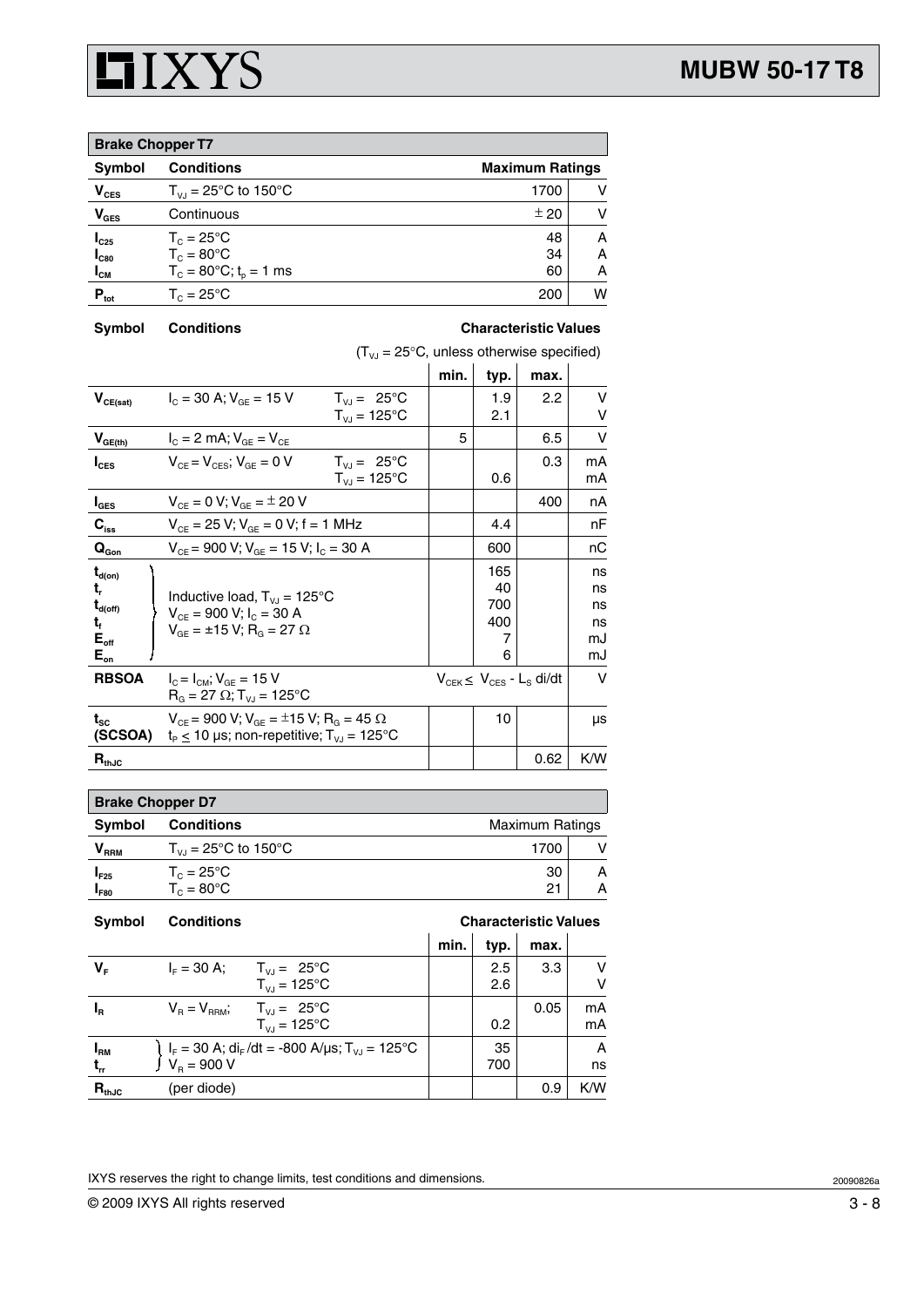

| <b>Temperature Sensor NTC</b>             |                    |      |                              |      |    |  |
|-------------------------------------------|--------------------|------|------------------------------|------|----|--|
| Symbol                                    | <b>Conditions</b>  |      | <b>Characteristic Values</b> |      |    |  |
|                                           |                    | min. | typ.                         | max. |    |  |
| $\mathbf{R}_{25}$<br>$\mathbf{B}_{25/50}$ | $T = 25^{\circ}$ C | 4.75 | 5.0<br>3375                  | 5.25 | kΩ |  |
| <b>Module</b>                             |                    |      |                              |      |    |  |

| <b>Symbol</b>                | <b>Conditions</b>                     |           | <b>Maximum Ratings</b> |  |  |
|------------------------------|---------------------------------------|-----------|------------------------|--|--|
| $T_{\nu J}$                  | operating                             | $-40+125$ | °C                     |  |  |
| $\mathbf{T}_{\mathsf{JM}}$   |                                       | $+150$    | °C                     |  |  |
| ${\mathsf T}_{\textsf{stg}}$ |                                       | $-40+125$ | °C                     |  |  |
| $\mathsf{V}_{\mathsf{ISO}}$  | $I_{ISOL} \le 1$ mA; 50/60 Hz; 1 min. | 3400      | V~                     |  |  |
| $M_{d}$                      | Mounting torque (M5)                  | $3 - 6$   | Nm                     |  |  |

| <b>Symbol</b>                                          | <b>Conditions</b>                                      | <b>Characteristic Values</b> |      |      |                                |
|--------------------------------------------------------|--------------------------------------------------------|------------------------------|------|------|--------------------------------|
|                                                        |                                                        | min.                         | typ. | max. |                                |
| $R_{\text{therm-chip}}$                                | Resistance terminal to chip                            |                              |      |      | $m\Omega$                      |
| $\mathsf{d}_{\mathsf{s}}$<br>$\mathbf{d}_{\mathbf{A}}$ | Creepage distance on surface<br>Strike distance in air | 12.7<br>9.6                  |      |      | <sub>mm</sub><br><sub>mm</sub> |
| $R_{thCH}$                                             | with heatsink compound                                 |                              | 0.02 |      | K/W                            |
| Weight                                                 |                                                        |                              | 300  |      | g                              |

**Dimensions in mm (1 mm = 0.0394")**



IXYS reserves the right to change limits, test conditions and dimensions.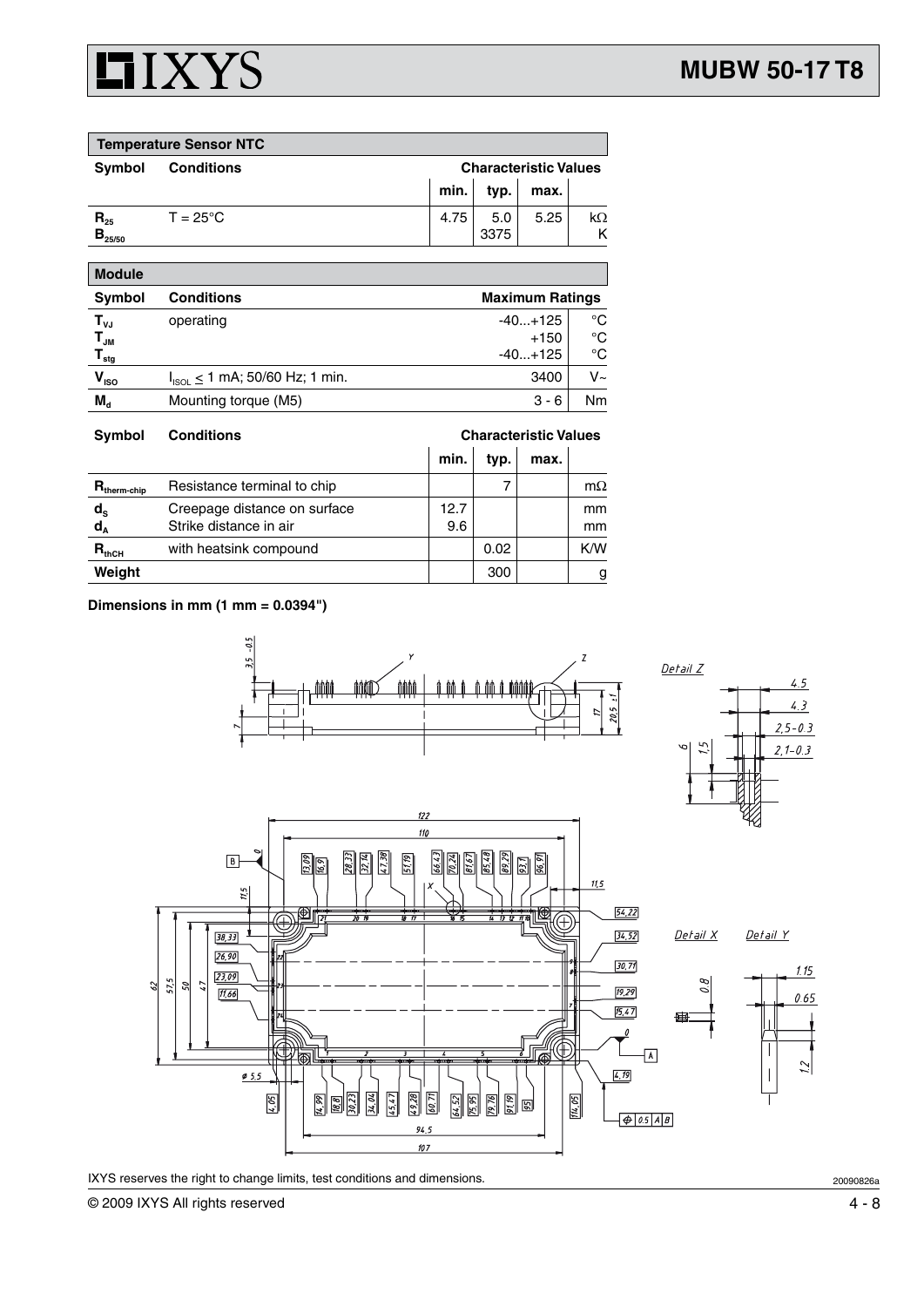

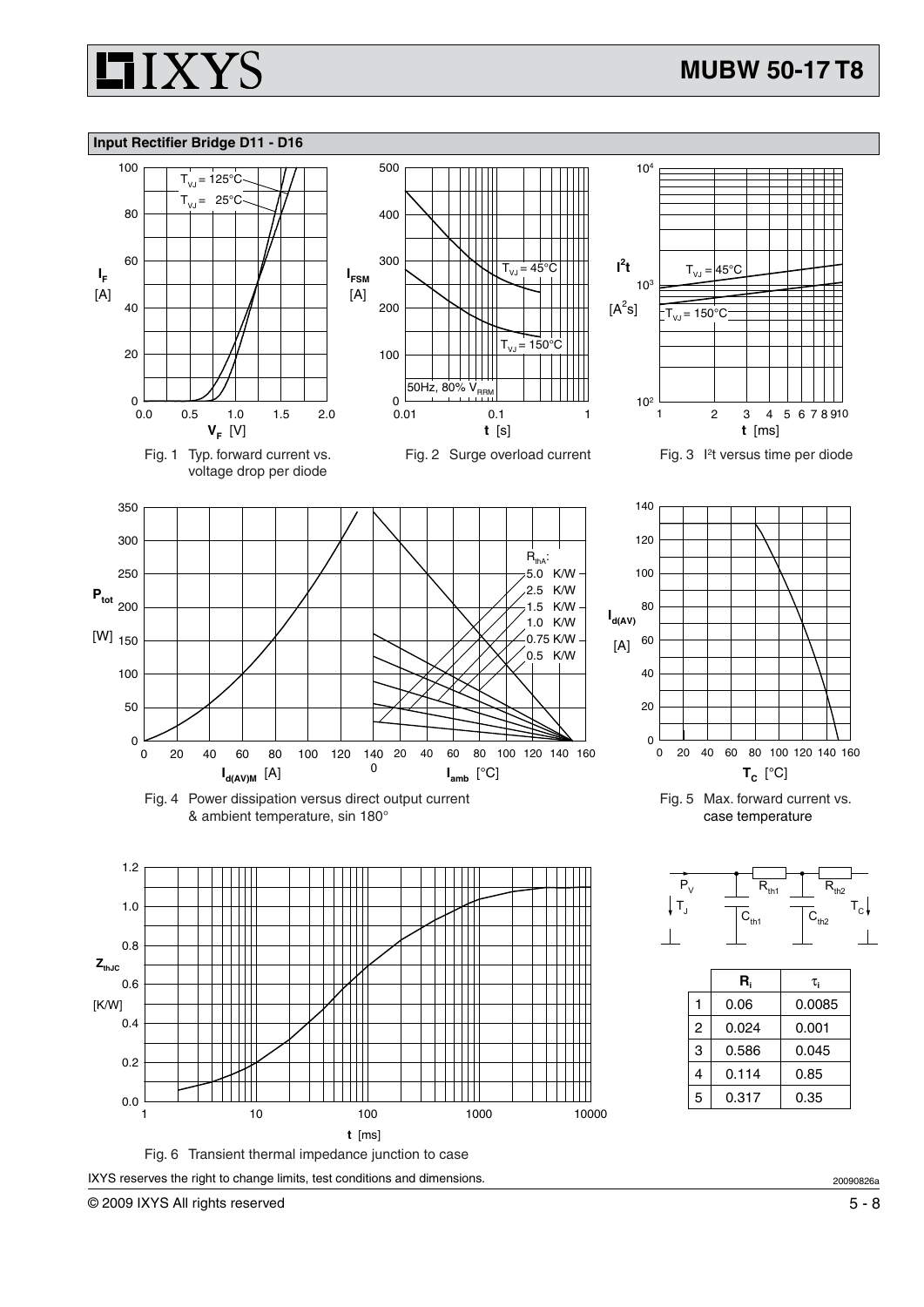

## **Output Inverter T1 - T6 / D1 - D6**









100

 of free wheeling diode



© 2009 IXYS All rights reserved 6 - 8

 $= 900 V$ 

50 A

 $I_{\alpha}$ 

 $0<sup>l</sup>\n  
0$ 

 $[V]$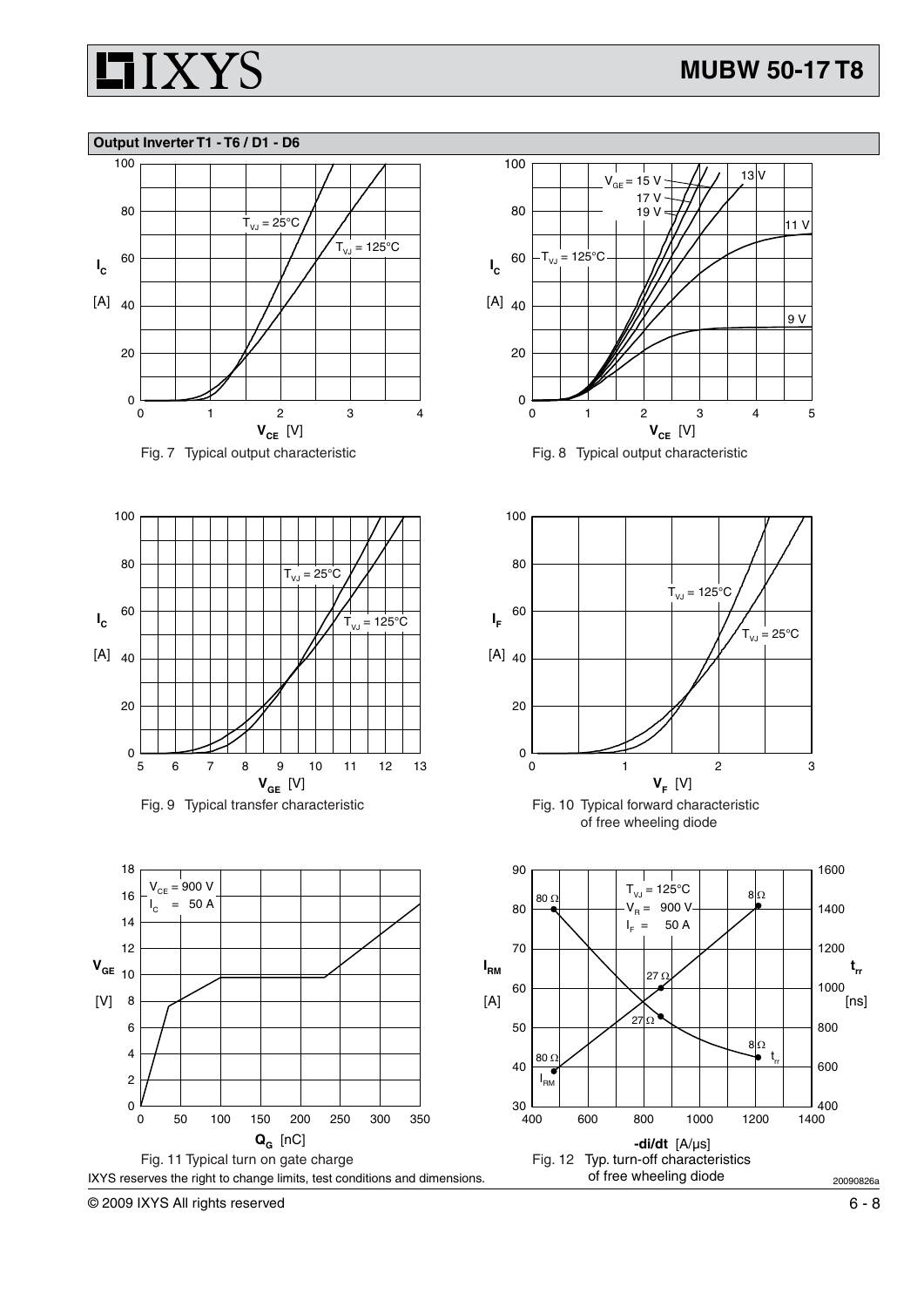

### **Output Inverter T1 - T6 / D1 - D6**











© 2009 IXYS All rights reserved 7 - 8



Fig. 14 Typ. turn off energy and switching times versus collector current



|              | <b>IGBT</b> |        |  | <b>Diode</b> |        |
|--------------|-------------|--------|--|--------------|--------|
|              | R,          | τ.     |  | R.           | τ.     |
| $\mathbf{1}$ | 0.0326      | 0.0014 |  | 0.1941       | 0.0206 |
| 2            | 0.1311      | 0.0258 |  | 0.0542       | 0.0016 |
| 3            | 0.1492      | 0.1099 |  | 0.2549       | 0.0930 |
| 4            | 0.1169      | 0.6361 |  | 0.1461       | 0.5958 |



20090826a